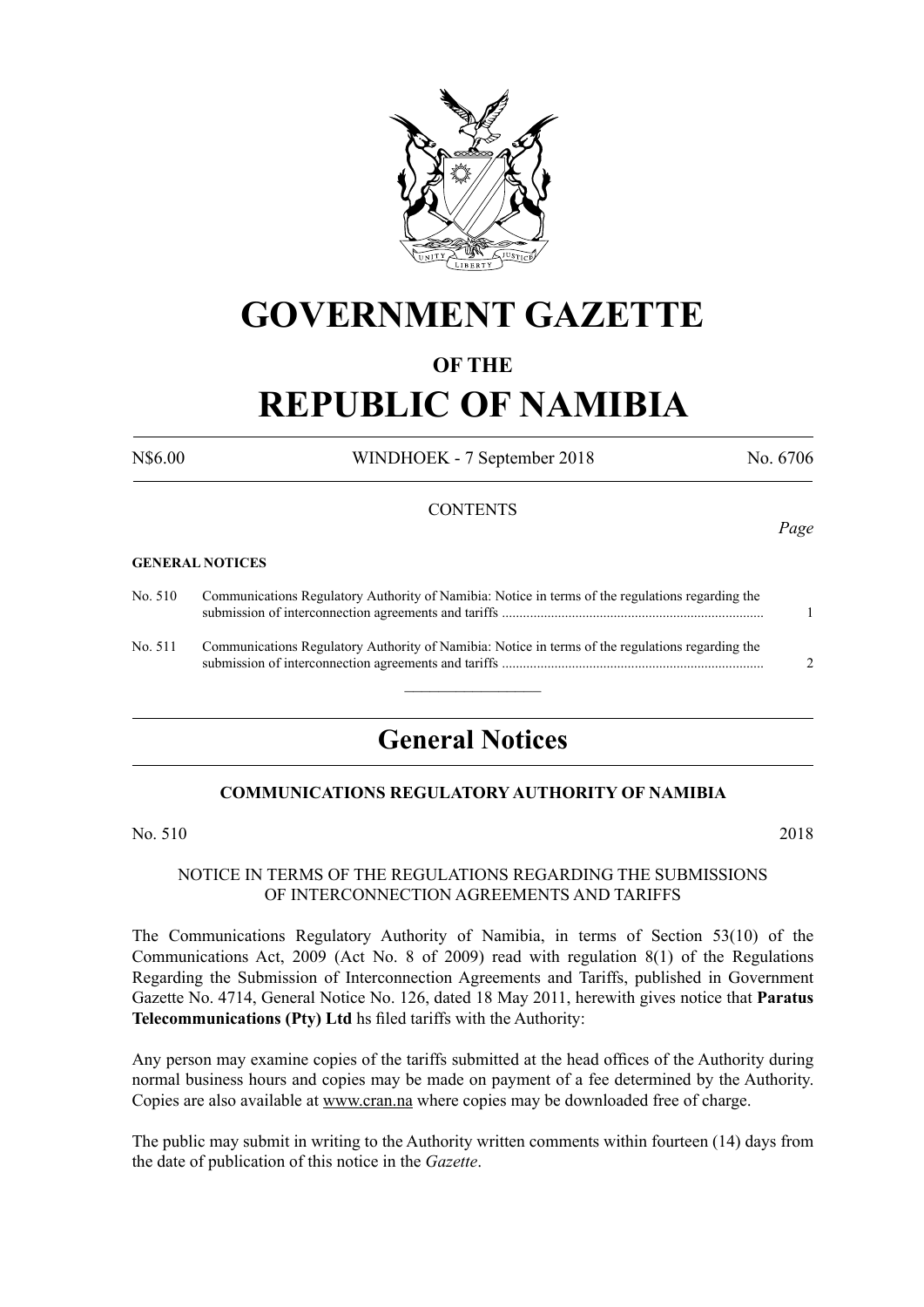**Paratus Telecommunications (Pty) Ltd** may submit, in writing to the Authority, a response to any written comments within fourteen (14) days from the lapsing of the time to submit written submissions.

All written submissions must contain the name and contact details of the person making the written submissions and the name and contact details of the person for whom the written submissions is made, if different and be clear and concise.

All written submissions and reply comments must be made either physically or electronically –

- (1) by hand to the head offices of the Authority, namely Communication House, 56 Robert Mugabe Avenue, Windhoek;
- (2) by post to the head offices of the Authority, namely Private Bag 13309, Windhoek 9000;
- (3) by electronic mail to the following address: legal@cran.na;
- (4) by facsimile to the following facsimile number: +264 61 222790; and
- (5) by fax to e-mail to: 0886550852.

#### **F. K. MBANDEKA CHIEF EXECUTIVE OFFICER COMMUNICATIONS REGULATORY AUTHORITY OF NAMIBIA**

#### **SCHEDULE 1**

#### **SUBMISSION OF PROPOSED NEW TOP-UPS TARIFFS BY PARATUS TELECOMMUNICATIONS (PTY) LTD COMMUNICATIONS ACT, 2009**

#### **Top-ups for LTE, Wimax and Fiber**

| <b>VAT</b><br>N\$<br>ex | - 11 | $ -$ | $  -$<br>1. J U | 300      | 450                 | 600 | $H - \Omega$<br>'JU |
|-------------------------|------|------|-----------------|----------|---------------------|-----|---------------------|
| GB                      |      |      | 10              | oc<br>∠∪ | $\sim$ $\sim$<br>3V | 40  | υU                  |

To ups are applicable to LTE (pre-paid  $&$  post-paid), Wimax and Fiber,

• Top up bundles purchased after depletion of package data is valid for 30 days.

#### **COMMUNICATIONS REGULATORY AUTHORITY OF NAMIBIA**

 $\overline{\phantom{a}}$  , where  $\overline{\phantom{a}}$ 

No. 511 2018

#### NOTICE IN TERMS OF THE REGULATIONS REGARDING THE SUBMISSIONS OF INTERCONNECTION AGREEMENTS AND TARIFFS

The Communications Regulatory Authority of Namibia, in terms of Section 53(10) of the Communications Act, 2009 (Act No. 8 of 2009) read with regulation 8(1) of the Regulations Regarding the Submission of Interconnection Agreements and Tariffs, published in Government Gazette No. 4714, General Notice No. 126, dated 18 May 2011, herewith gives notice that **Oblixx Communications Networks CC** has filed tariffs with the Authority: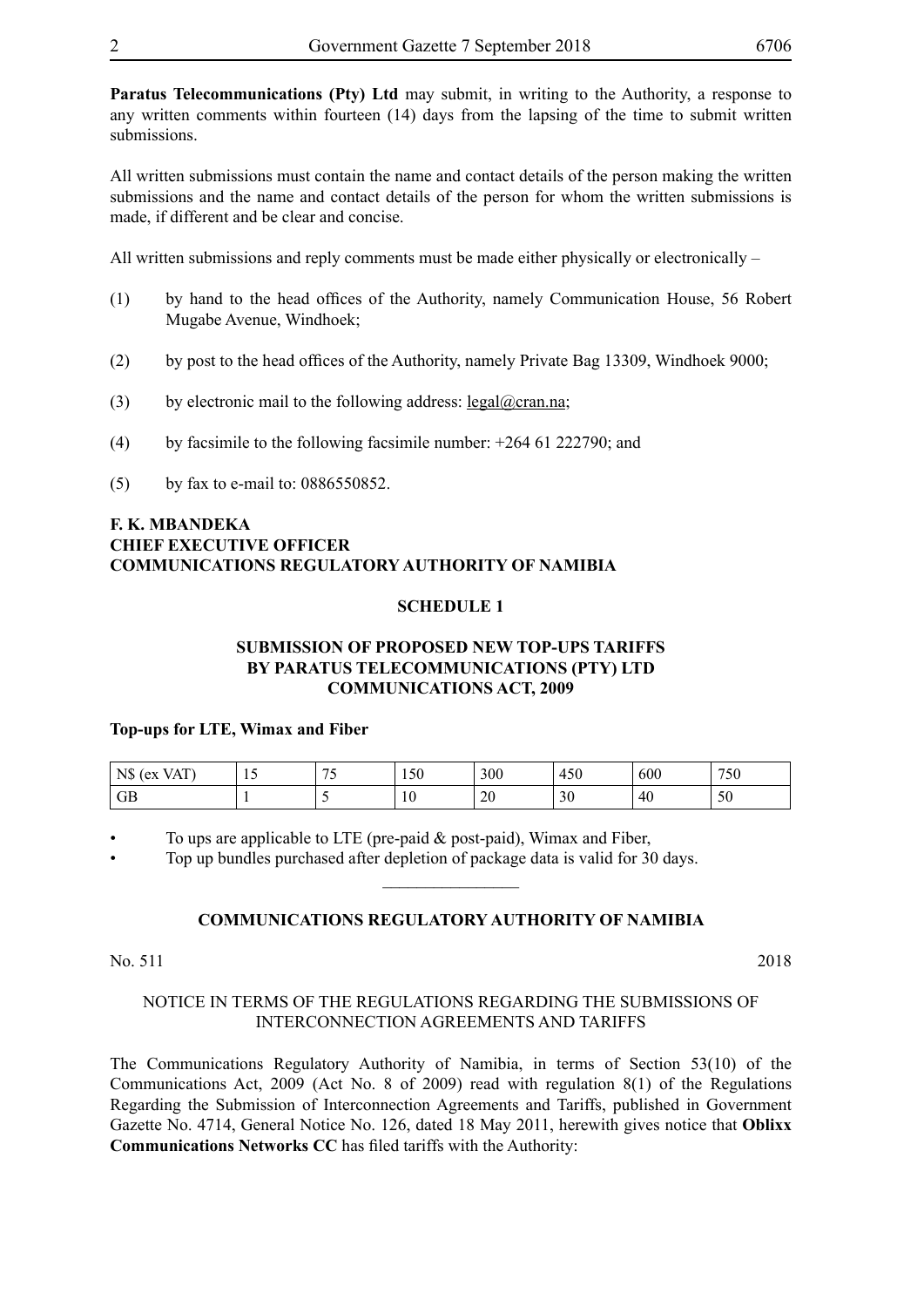Any person may examine copies of the tariffs submitted at the head offices of the Authority during normal business hours and copies may be made on payment of a fee determined by the Authority. Copies are also available at www.cran.na where copies may be downloaded free of charge.

The public may submit in writing to the Authority written comments within fourteen (14) days from the date of publication of this notice in the *Gazette*.

**Oblixx Communications Networks CC** may submit, in writing to the Authority, a response to any written comments within fourteen (14) days from the lapsing of the time to submit written submissions.

All written submissions must contain the name and contact details of the person making the written submissions and the name and contact details of the person for whom the written submissions is made, if different and be clear and concise.

All written submissions and reply comments must be made either physically or electronically  $-$ 

- (1) by hand to the head offices of the Authority, namely Communication House, 56 Robert Mugabe Avenue, Windhoek;
- (2) by post to the head offices of the Authority, namely Private Bag 13309, Windhoek 9000;
- (3) by electronic mail to the following address:  $\text{legal}(\omega)$ cran.na;
- (4) by facsimile to the following facsimile number: +264 61 222790; and
- (5) by fax to e-mail to: 0886550852.

#### **F. K. MBANDEKA CHIEF EXECUTIVE OFFICER COMMUNICATIONS REGULATORY AUTHORITY OF NAMIBIA**

#### **SCHEDULE 1**

#### **SUBMISSION OF PROPOSED NEW FIXEDWIRELESS TARIFFS BY OBLIXX COMMUNICATIONS NETWORKS CC, COMMUNICATIONS ACT, 2009**

| Home/SOHO                |              | <b>SOHO/SME</b>          |                |  |
|--------------------------|--------------|--------------------------|----------------|--|
| <b>OB-20</b>             |              | $OB-B-100$               |                |  |
| Speed Total (Mbps) up to | 4            | Speed Total (Mbps) up to | $\overline{4}$ |  |
| CAP(Gb)                  | 20           | CAP(Gb)                  | uncapped       |  |
| Package (VAT Incl)       | NAD 590.00   | Package (VAT Incl)       | NAD 1,495.00   |  |
|                          |              |                          |                |  |
| <b>OB-50</b>             |              | <b>OB-B-200</b>          |                |  |
| Speed Total (Mbps) up to | 5            | Speed Total (Mbps) up to | 8              |  |
| CAP(Gb)                  | 50           | CAP(Gb)                  | uncapped       |  |
| Package (VAT Incl)       | NAD 850.00   | Package (VAT Incl)       | NAD 2,995.00   |  |
|                          |              |                          |                |  |
| <b>OB-90</b>             |              | <b>OB-B-300</b>          |                |  |
| Speed Total (Mbps) up to | 5            | Speed Total (Mbps) up to | 12             |  |
| CAP(Gb)                  | 90           | CAP(Gb)                  | uncapped       |  |
| Package (VAT Incl)       | NAD 1,070.00 | Package (VAT Incl)       | NAD 4,495.00   |  |